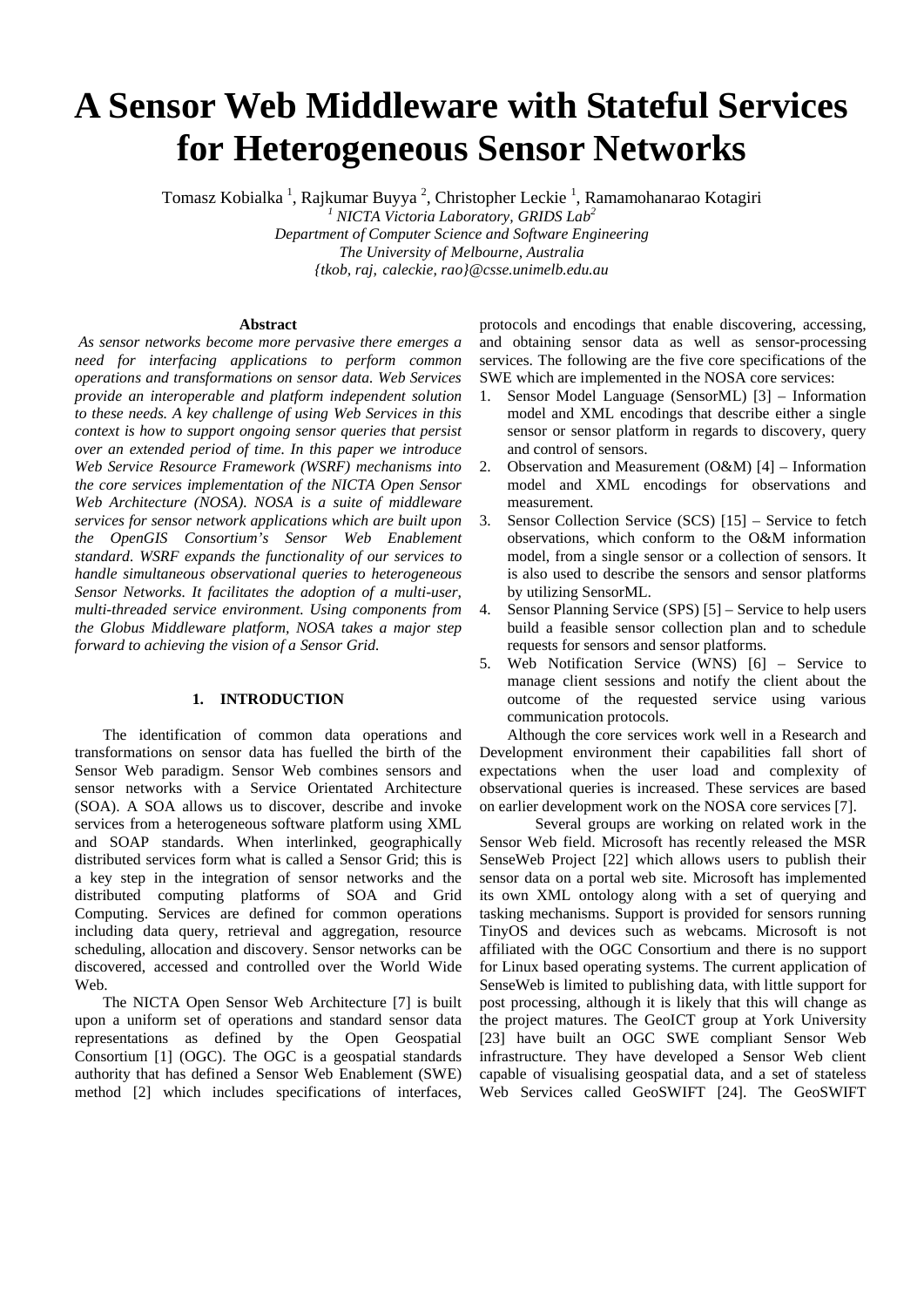Sensing Server implements all the interfaces of a typical SCS and is capable of communicating with Webcams. There is no implementation of a WNS or SPS, although some work has been done on a Registry Service. The Sensorweb Research Laboratory at Washington State University is focusing its efforts on building a Volcano Monitoring Sensor Network and is working on a NASA funded in-situ Space Sensor Network. Their research is largely on low-level network topology and routing running on top of TinyOS. It is unclear as to the level of sophistication of their Services layer.

A key challenge of NOSA is how to support ongoing sensor queries which persist over time to heterogeneous sensor networks. This challenge is addressed by the following improvements to the NOSA architecture; (i) all services are implemented as stateful Web Services (WSRF), (ii) the SCS works with many different types of sensors, from TinyOS running on Mica2 and TinyDB to an in-house sensor running Linux called NICTOR [21] developed by NICTA, (iii) services are capable of handling concurrent requests from multiple users, (iv) a repository service has been added to store historic observation results.

In Section 2 we provide background information on core services along with an analysis of their shortcomings. Section 3 introduces stateful Web Services and describes the improved architecture and design of NOSA. Section 4 provides a performance evaluation of the SCS and presents recommendations for future development work.

## **2. BACKGROUND: CORE SERVICES**

The aim of NOSA is to provide a software infrastructure that simplifies the task of application development for heterogeneous wireless sensor networks. The overall structure of NOSA is outlined in Fig. 1. Services interface with lowlevel components and provide tools for creating applications, along with management of the lifecycle of data captured through sensor networks.



**Architecture.**

The primary focus of the design and implementation of NOSA has been on the SWE core services including the SCS, WNS, and SPS (which extend from the SWE) as well as the Sensor Repository Service (SRS) which provides a

persistent data storage mechanism for sensor and observation data. O&M XML specifications have been implemented and are used to encode observational data recorded and retrieved from a sensor network. Fig. 2 illustrates an example of a typical collection request on a sensor network and the resulting invocations on NOSA services.

A client sends an XML observation request to a SPS instance. The request includes the sensors the client is interested in obtaining data from, the type of data, the duration of the query and any other relevant metadata. The SPS assesses the feasibility of the client's requirements and registers the user details with the WNS. If the SPS can fulfil the requirements it forwards the observation onto the SCS which retrieves the observation data from the appropriate sensor network. Upon completion the SPS will notify the WNS and the WNS will forward this onto the client. Observational data may be stored in a repository which can then be retrieved at the user's convenience.

The following subsections describe in detail the core set of NOSA services (SCS, SPS and WNS), and their limitations.



**Fig. 2: A typical invocation for Sensor Web client.**

# *A. Sensor Collection Service*

The SCS is responsible for communicating directly with the sensor networks. The SCS provides a proxy interface to both streaming data and query based sensor applications that are built on top of TinyOS [8] and TinyDB [9]. It collects observational data produced by the sensor networks and encodes it into XML using the O&M specification. The SCS is deployed on an Apache Tomcat [10] servlet container.

The design of the SCS is currently limited to executing one query request at a time from a single connecting client. A major shortcoming of using Web Services is that they are nominally stateless, i.e. they retain no data between invocations, and this limits their usefulness. For a typical Web Service an incoming query, such as retrieving the observations from a sensor network for any extended period of time and containing a regular periodic update frequency, is difficult to implement. Cookies can be used to manage session state but this essentially ties down the connecting client to being a web browser and limits the connectivity of the Web Service to console applications and services. A Web Service is incapable of sending automatic updates to a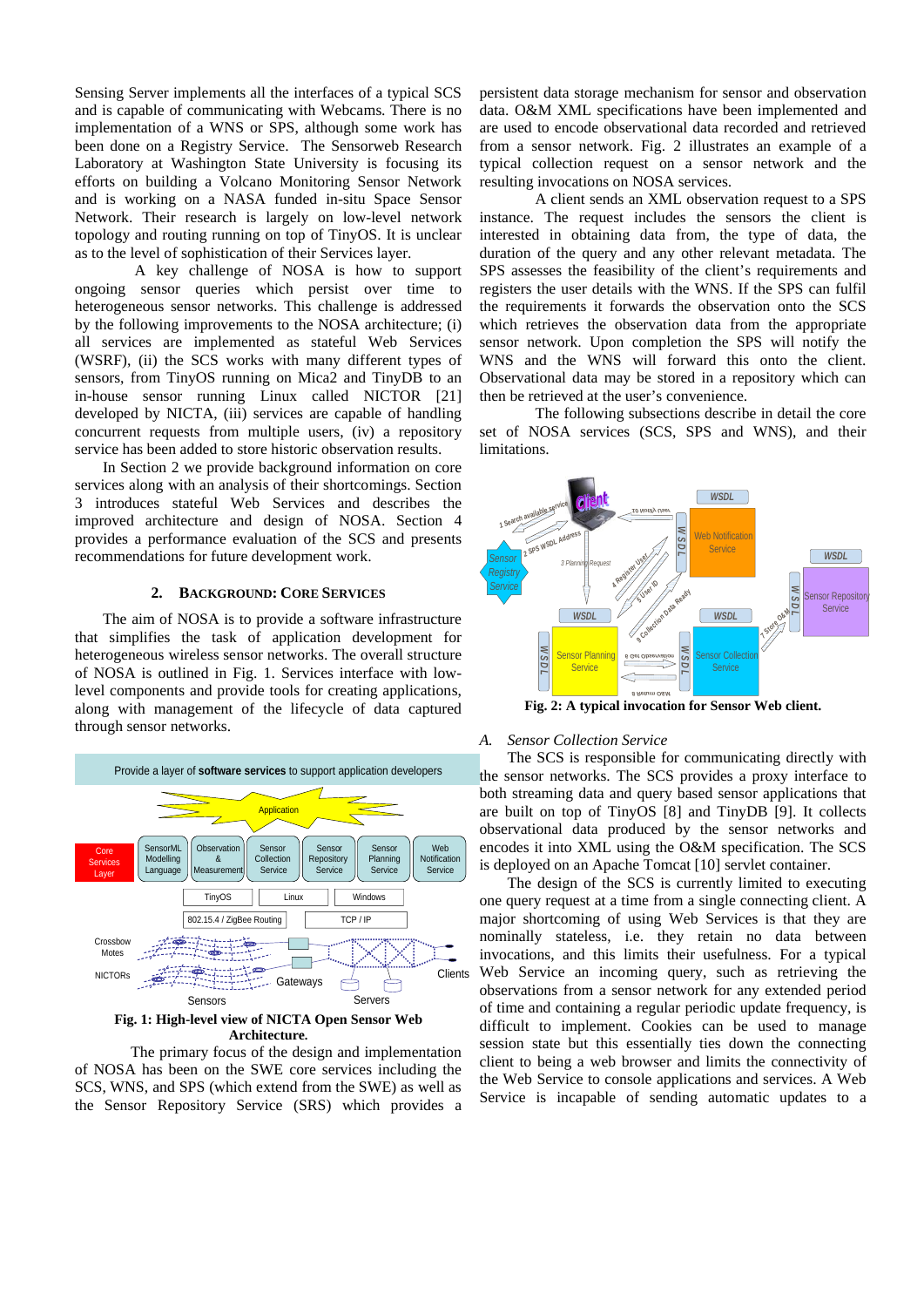connecting client. It is the responsibility of the client to follow a request-response communication pattern. As the duration of an observational query increases and the sampling period at which results are produced decreases, the resulting communication traffic grows in proportion to the ratio of the query duration and the sampling period, making this solution unacceptable. A second major shortcoming of the SCS is that it is limited to working with sensors which are running TinyOS. This restricts the range of hardware vendors and limits the usefulness of NOSA.

#### *B. Sensor Planning Service*

The SPS is a scheduling service which interfaces between a client or service and the SCS. It accepts XML based plans which contain a listing of observational requirements along with a duration value and update period. The SPS will check the feasibility of the plan utilizing a rule engine. Predefined rules are used to check the boundary conditions of observation query values, whether a SCS service exists, and if it is capable of fulfilling the request. A scheduler composes the user's plan into a collection request and invokes an observation call on the SCS. The resulting observation data is archived in a database and a notification is sent to the WNS indicating the outcome of the collection request. The client is free to retrieve the observational data once it is notified by the WNS. A shortcoming of the SPS is its inability to manage the scheduling of more than one user plan at a time. The level of user plan sophistication is limited to very simple requests, which further restricts the usefulness of the service.

## *C. Web Notification Service*

The WNS service performs the basic functionality of acting as a communication relay between services and clients. Clients register with the WNS through the SPS. When a SCS returns an observation result to the SPS, the WNS is notified of the operation. The WNS, in turn, notifies the registered user of the operation. The architecture is flexible enough to include a variety of communication plug-ins, however only the email protocol has been implemented. Similarly to the SPS and the SCS the WNS can only process one user request at any one time.

As a Web Services platform, the NOSA core services work well in a single user, single sensor network environment, where all sensors run the same Operating System and resource limits are low and can be easily anticipated. Such an environment is very little use outside a research laboratory. To overcome these limitations, we have extended our Sensor Web implementation to include stateful Sensor Web services.

# **3. STATEFUL SENSORWEB SERVICES DESIGN**

The introduction of stateful Web Services into the NOSA architecture aims to provide a cohesive solution to the shortcomings experienced in development of the core

services. Stateful Web Services provide access to data values that persist across and evolve as a result of Web Service interactions. The Web Service Resource Framework (WSRF) [12] defines conventions for managing state so that applications discover, inspect and interact with stateful resources in standard and interoperable ways as defined by the OASIS standards body. Stateful Web Services provide all the benefits of Web Services including standardization and interoperability. At the time of development there exist two major implementations of the WSRF protocol, these implementations were the most mature in their completeness of the specifications.

Apache WSRF [13] is an Apache Axis-based web application. It uses an XML schema to compile Java interfaces and classes that can then be used to access and modify XML instance data [14].

Java WS Core is a component of the Globus Toolkit [15]. The Globus Toolkit is a set of software components for building distributed systems and it is a popular Grid middleware platform. The Java WS Core comes as a set of JAR API files, which are deployed in conjunction with the service in a Tomcat container. The Globus Java WS Core was chosen over the Apache implementation because it required the least amount of rework to be done to existing services. Under Globus, minor modifications were made to existing WSDL and Java files, whereas, the Apache method of generating Java from WSDL was error prone when OpenGIS schemas were introduced into the WSDL. The Globus toolkit also provides additional components which in future development works may prove useful.

In the following sections we detail the advantages of WSRF to the NOSA core services and discuss the architectural modifications necessary to implement these.

#### *A. Sensor Collection Service*

The SCS is the largest and most important service in the NOSA architecture. Its core classes are illustrated in Fig 3. When implemented as a Web Service, the network traffic involved in executing observational queries becomes unacceptable on a sensor network that requires the SCS to provide regular, near real-time updates to a connecting client or service. WSRF offers a solution to this problem with the introduction of the WS-BaseNotification [16] specification, which defines a notification-subscription interaction pattern. Using the Globus WS-Notification and WS-Resource APIs the SCS defines a resource. A resource is an entity that encapsulates the state of a stateful Web Service [17].

 When the SCS receives an incoming SOAP request it creates a resource object and generates a unique resource key. This resource key is returned to the client and all further communication exchanges between the client and service include the resource key. When the client subscribes to the service resource, the subscription ensures that any changes of state which occur on the resource (e.g. new observational results received from a sensor network) will automatically be forwarded to the client. This process is illustrated in Fig 4.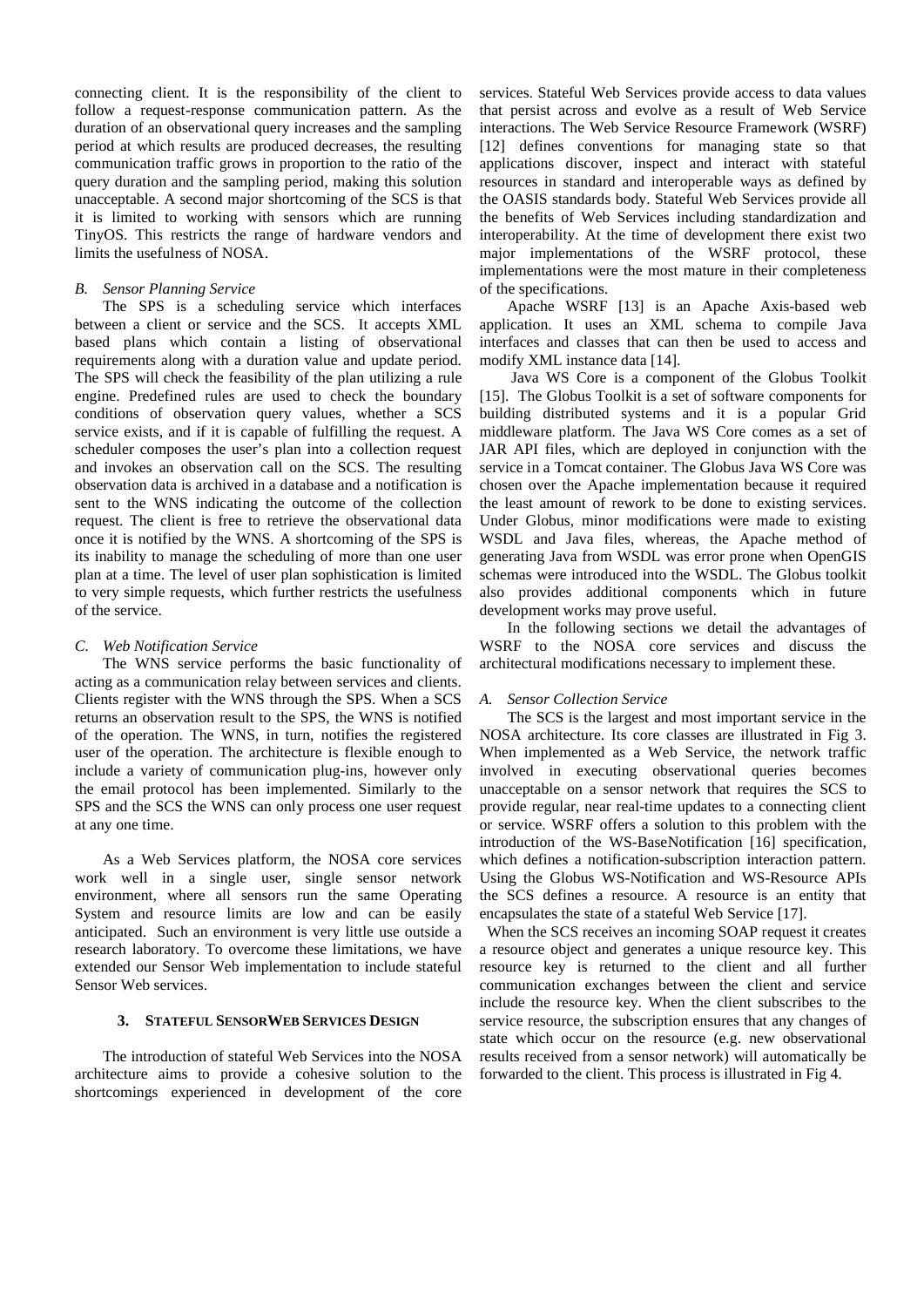

**Fig 3: Core classes which make up the SCS and their relationships.** 



**Fig 4: Subscription to WSRF service**

The benefits of notification subscription become apparent when the number of simultaneous connecting clients is increased, because the network traffic overhead is reduced by close to half. Fig 5 compares the network traffic between the response-request of a typical Web Service and notification subscription pattern of the newly implemented WSRF.

Notification subscription permits connections to exist for a predefined duration or until the client terminates the connection. The responsibility of the SCS in managing the duration of its own connections facilitates the offload of some responsibilities handled by the SPS to the SCS. Clients can now choose to directly subscribe to the SCS for a given duration and update period. Previously this level of scheduling would have been handled by a scheduling service, such as the SPS.

The introduction of WSRF has additional advantages in that it facilitates the transition of the SCS from a singleuser towards a multi-user system. A resource factory handles the assignment of unique identifiers for each connection. Multithreading is handled automatically by the Tomcat container. For each new connection Tomcat creates a new instance of the SCS and manages its memory. Concurrency is implemented within the SCS to ensure that shared data does not interfere between SCS instances. The unique identifiers assigned to each connection by the WSRF libraries facilitate multithreading and help ensure concurrency. The move towards operating in a heterogeneous sensor network environment is another key development of the SCS. The SCS has been expanded from being capable of only connecting to sensors running TinyDB and TinyOS on

Crossbow Mica2 motes, to include a Linux based operating system running on NICTA developed sensors called NICTORs.



**Fig 5: Network communication traffic, of a typical Web Service vs. a Web Service implemented with WSRF, between a client (typically SPS) and the SCS.** 

NICTORs interface with the SCS through a MySQL database. In addition, development work has been done to completely implement all interfaces as defined by the SCS specification [18], making the SCS an OpenGIS standards compliant implementation. This includes an implementation of the SensorML specification which has been developed to satisfy our minimum requirements.



**Fig 6: Core classes of the SPS and their relationships**

*B. Sensor Planning Service*

The introduction of WSRF to the SPS expands the service's capabilities to include the processing of multiple user plans simultaneously. The core classes which comprise the SPS are illustrated in Fig 6. Synchronization constructs have been added to ensure concurrency and prevent shared memory corruption. Multi threading is handled by Tomcat in much the same way as for the SCS. Architectural improvements to the SPS are very similar to those made to the SCS. The SPS implements a notification subscription interaction pattern. Once clients subscribe to the SPS they are notified periodically when data is ready to collect. With the offload of some responsibilities from the SPS to the SCS, the SPS now has the potential to execute plans which were previously not possible. Such plans include a finer level of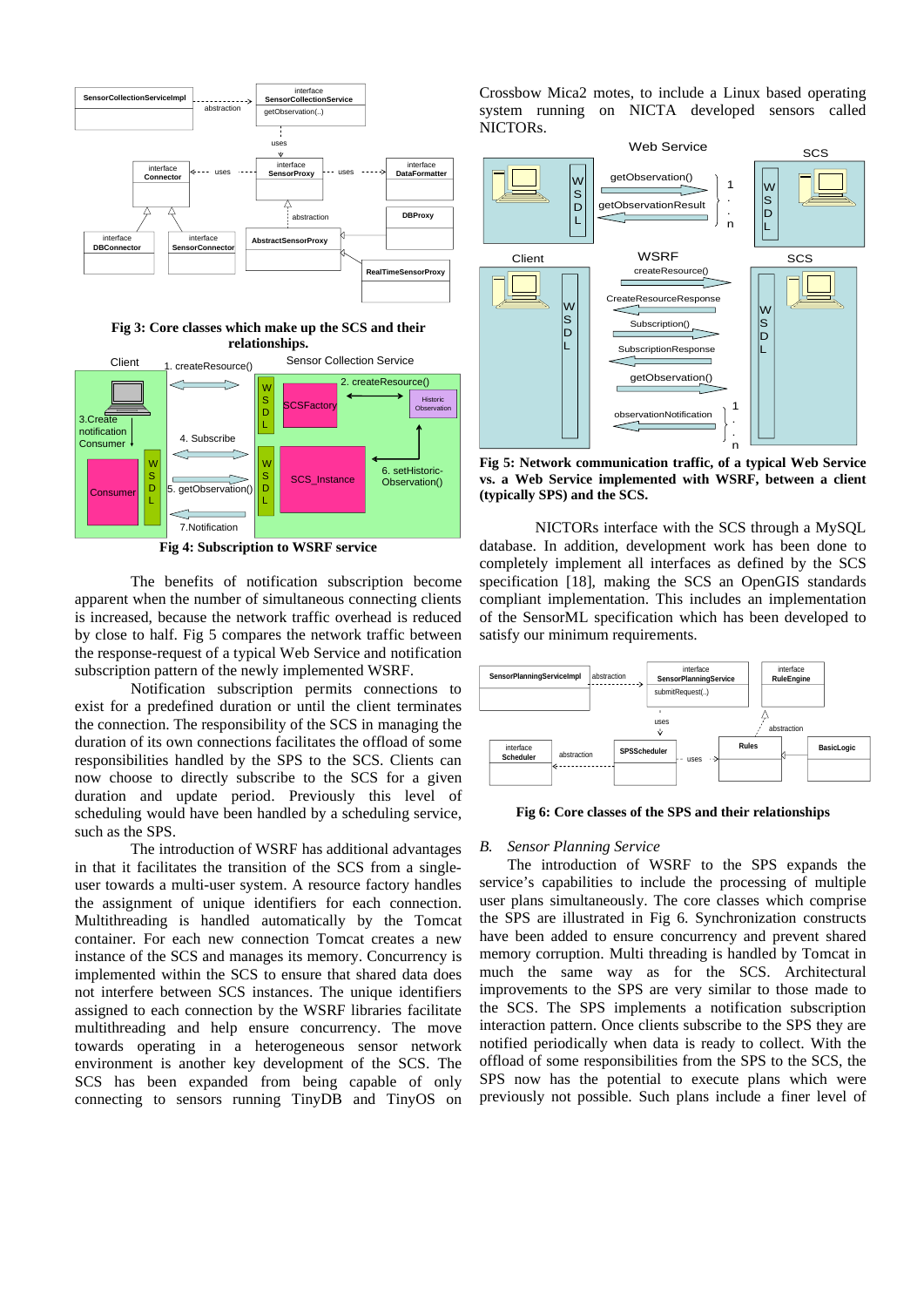scheduling, e.g. Query the SCS every 100ms for 5 minutes, every hour for a period of 3 months. An operator may be deployed on the SPS capable of performing transformations on observational data, which may include operations such as distributed anomaly detection [19]. Users may be interested in the retrieval of observational data from historic queries, which can be facilitated by the SPS with calls to the SRS. Plans can also use historic observational data to reduce duplicate observation results. The implementations of some of these higher-level scheduling options still remain for future work.

#### *C. Sensor Repository Service*

In previous versions of the SPS a DataCollector interface was implemented whose task was to store observational data collected from the SCS. This interface has since been decoupled from the SPS and implemented as the SRS. The SRS is as a WSRF service which implements one routine saveObservation() that accepts O&M XML encoded data.

The SRS maintains a store of historical data which can be used by the SPS to further improve the quality of service provided to connecting services. Historical data stored in the SRS could be used by advanced SPS execution plans which require aggregate or statistical information on historic observation results. No OpenGIS specification exists to this date for a SRS service. It is our intention to feedback our experiences to the OGC consortium in the near future. Additional work in defining the query interface and parameters necessary to facilitate these requests remains to be done.



#### **Fig 7: Core classes of the WNS and their relationships**

#### *D. Web Notification Service*

The WNS has been implemented as a WSRF service in a similar fashion to the SCS and SPS. The core classes are illustrated in Fig 7. Besides this, however, no major modifications have been made to the baseline WNS code.

# **4. PERFORMANCE EVALUATION**

The evaluation of service capabilities has been limited to the SCS. This service has had the most improvements made to it and its performance is the cornerstone of good performance for all the other services. Two experiments were carried out: in the first the focus was on the Crossbow

sensors, in the second on the NICTOR sensors. Both experiments test the robustness of the SCS in a multi-user, multi-threaded heterogeneous sensor network environment. Fig 8 illustrates the experimental setup.

The experimental platform was developed using Crossbow's MOTE-KIT4x0 MICA2 Basic Kit [20] which consists of 3 Mica2 Radio boards, 2 MTS300 SensorBoards, and a MIB510 programming and serial interface board.



**Fig 8: NICTOR sensors with their case removed and Crossbow mica2 motes connected to a workstation with client simulation software running in the background.**

Two Mica2 motes were setup for sensing observational data. Light values were recorded at a sampling period of 100ms for a duration of 10 seconds. Once values where recorded the getObservation query would terminate. The numbers of simultaneous connections tested were {1, 2, 4, 8, 16, 32}. The relative response time is illustrated in Fig 9. The results illustrate that as the number of simultaneous clients steadily increases so does the response time. The minimum and maximum response time values for each group of simultaneous connections tend to vary greatly from the average. As the number of clients is increased this difference grows larger, in the case of Crossbow sensors the SCS does not scale well. Degradation in the performance is an outcome of the limited concurrency available at the sensor network level. Only one query can be processed by the sensor network at a time and so consecutive queries must be placed in a queue until the current query returns its results. A possible solution to this problem could be the introduction of a query cache. In this approach, if a new query is received that is similar to one which has recently been executed, then the result can be anticipated as being the same and resulting observational data could then be pulled from the cache. This would reduce the number of duplicate queries sent to the sensor network and improve the scalability.

The second experiment was performed using 2 NICTOR sensors. One was programmed to act as the base station; the other was responsible for recording observations. A soil moisture sensor was connected to the sensing node. Observations where recorded for a duration of 2 seconds at a sampling period of 20ms. Once observations were retrieved the connection was terminated. Fig 10 illustrates the results.